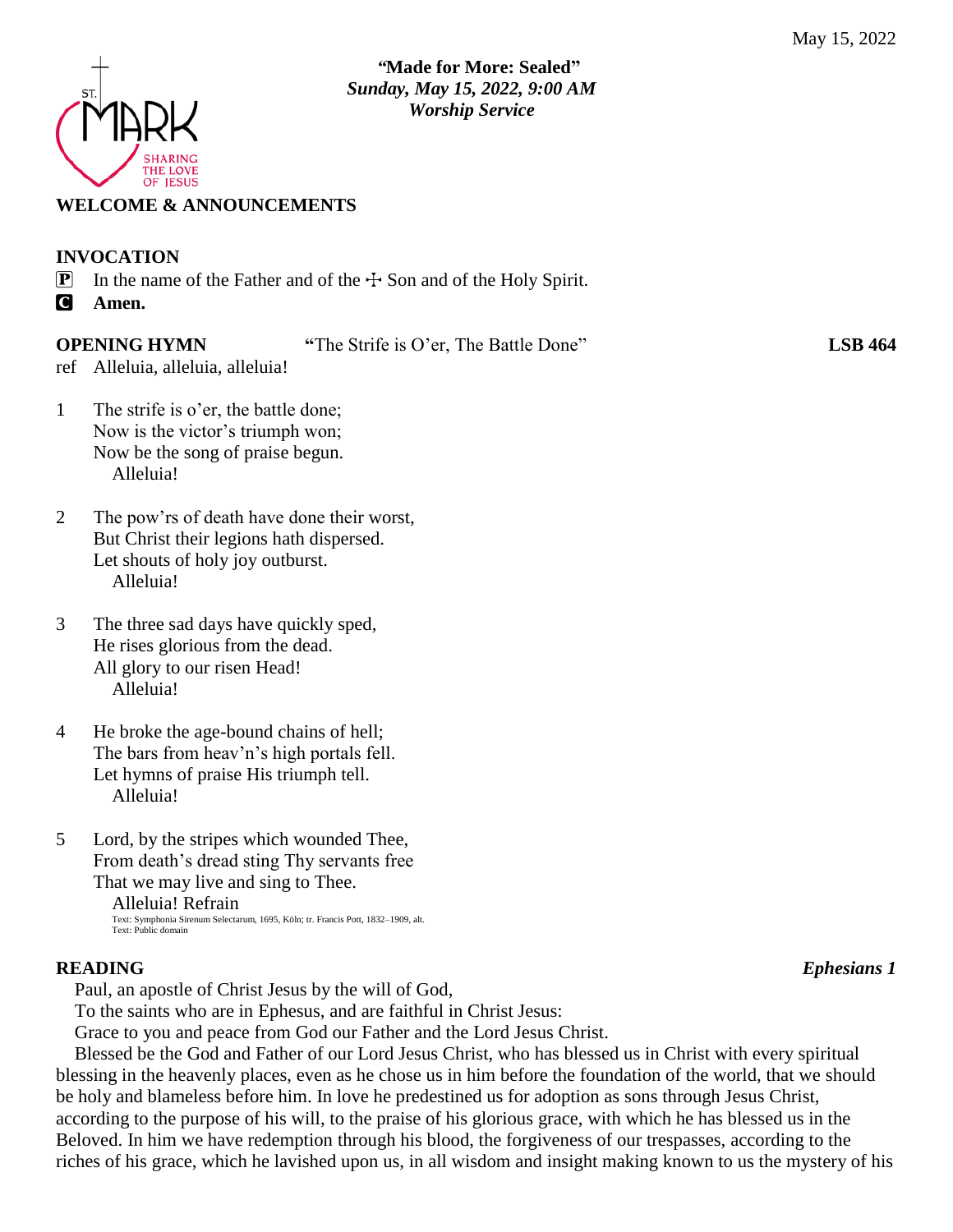will, according to his purpose, which he set forth in Christ as a plan for the fullness of time, to unite all things in him, things in heaven and things on earth.

In him we have obtained an inheritance, having been predestined according to the purpose of him who works all things according to the counsel of his will, so that we who were the first to hope in Christ might be to the praise of his glory. In him you also, when you heard the word of truth, the gospel of your salvation, and believed in him, were sealed with the promised Holy Spirit, who is the guarantee of our inheritance until we acquire possession of it, to the praise of his glory.

For this reason, because I have heard of your faith in the Lord Jesus and your love toward all the saints, I do not cease to give thanks for you, remembering you in my prayers, that the God of our Lord Jesus Christ, the Father of glory, may give you a spirit of wisdom and of revelation in the knowledge of him, having the eyes of your hearts enlightened, that you may know what is the hope to which he has called you, what are the riches of his glorious inheritance in the saints, and what is the immeasurable greatness of his power toward us who believe, according to the working of his great might that he worked in Christ when he raised him from the dead and seated him at his right hand in the heavenly places, far above all rule and authority and power and dominion, and above every name that is named, not only in this age but also in the one to come. And he put all things under his feet and gave him as head over all things to the church, which is his body, the fullness of him who fills all in all.

## **JUBILATION CHOIR** "Here I Am, Lord" arr. Schrader

For the law of the Spirit of life has set you free in Christ Jesus from the law of sin and death. For God has done what the law, weakened by the flesh, could not do. By sending his own Son in the likeness of sinful flesh and for sin, he condemned sin in the flesh, in order that the righteous requirement of the law might be fulfilled in us, who walk not according to the flesh but according to the Spirit. For those who live according to the flesh set their minds on the things of the flesh, but those who live according to the Spirit set their minds on the things of the Spirit. To set the mind on the flesh is death, but to set the mind on the Spirit is life and peace.

# *Please stand*

"If you love me, you will keep my commandments. And I will ask the Father, and he will give you another Helper, to be with you forever, even the Spirit of truth, whom the world cannot receive, because it neither sees him nor knows him. You know him, for he dwells with you and will be in you.

"I will not leave you as orphans; I will come to you. Yet a little while and the world will see me no more, but you will see me. Because I live, you also will live. In that day you will know that I am in my Father, and you in me, and I in you. Whoever has my commandments and keeps them, he it is who loves me. And he who loves me will be loved by my Father, and I will love him and manifest myself to him." Judas (not Iscariot) said to him, "Lord, how is it that you will manifest yourself to us, and not to the world?" Jesus answered him, "If anyone loves me, he will keep my word, and my Father will love him, and we will come to him and make our home with him. Whoever does not love me does not keep my words. And the word that you hear is not mine but the Father's who sent me.

"These things I have spoken to you while I am still with you. But the Helper, the Holy Spirit, whom the Father will send in my name, he will teach you all things and bring to your remembrance all that I have said to you.

## **CONFESSION OF SINS**

C **Lord God, You have sealed us by Your Holy Spirit, claiming us to belong to You. However, we don't always walk in the Spirit. We often follow our own sinful desires, living in the fruits of the flesh. Lord Jesus, send once again to us this day Your Holy Spirit. Change our hearts and make us new. Help us to live out the fruit of Your Holy Spirit in all that we say, think, and do.** 

# **READING** *John 14:15–26*

# **READING** *Romans 8:2–6*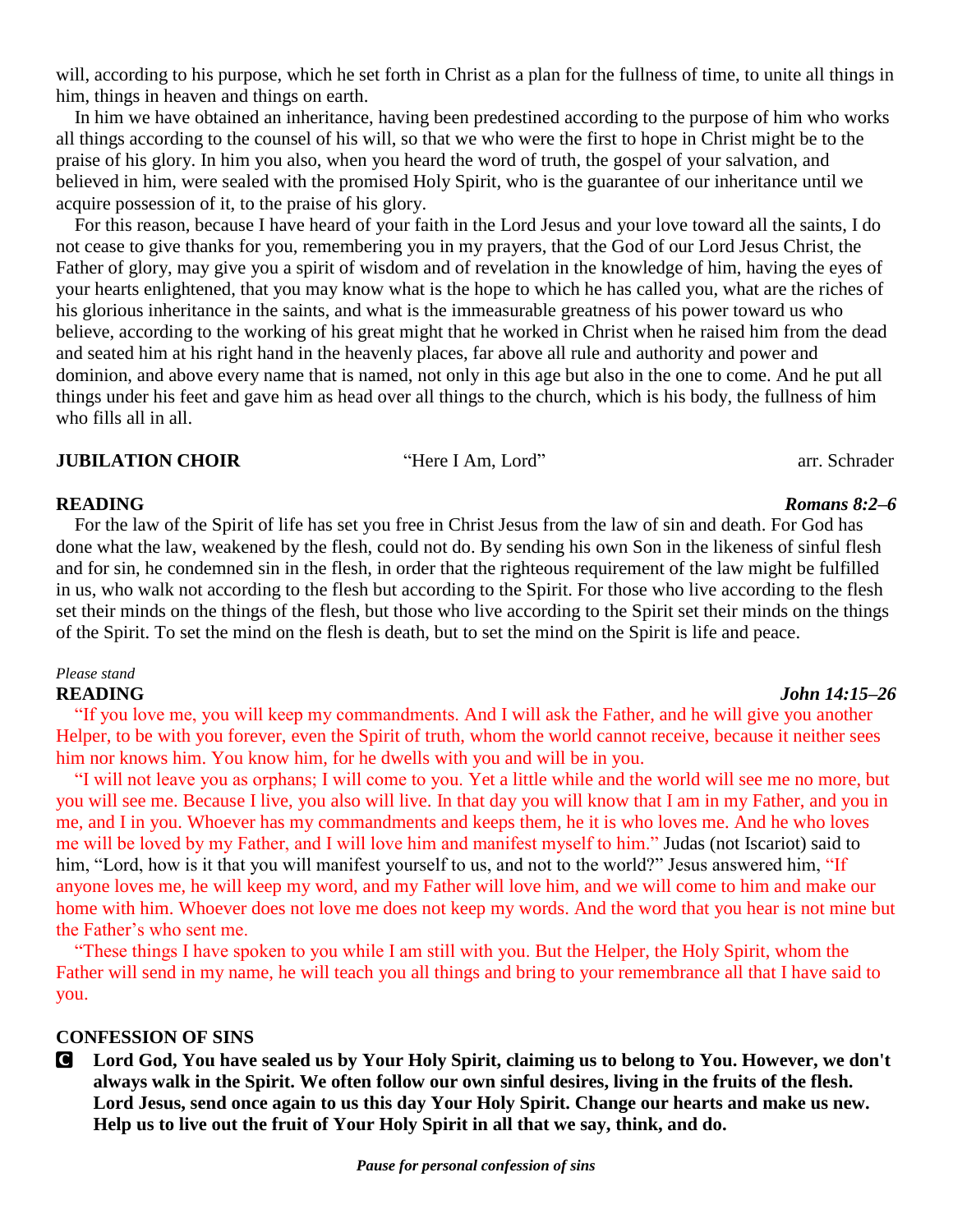### **RECEIVING GOD'S FORGIVENESS**

### **APOSTLES' CREED**

C **I believe in God, the Father Almighty, maker of heaven and earth.**

> **And in Jesus Christ, His only Son, our Lord, who was conceived by the Holy Spirit, born of the virgin Mary, suffered under Pontius Pilate, was crucified, died and was buried. He descended into hell. The third day He rose again from the dead. He ascended into heaven and sits at the right hand of God the Father Almighty. From thence He will come to judge the living and the dead.**

**I believe in the Holy Spirit, the holy Christian Church, the communion of saints, the forgiveness of sins, the resurrection of the body,** and the life  $\div$  everlasting. Amen.

### **PRAYER OF THE CHURCH**

## **LORD'S PRAYER**

C **Our Father who art in heaven, hallowed be Thy name, Thy kingdom come, Thy will be done on earth as it is in heaven; give us this day our daily bread; and forgive us our trespasses as we forgive those who trespass against us; and lead us not into temptation, but deliver us from evil. For Thine is the kingdom and the power and the glory forever and ever. Amen.**

### **THE WORDS OF OUR LORD**

 $\mathbf{P}$  Our Lord Jesus Christ, on the night when He was betrayed, took bread, and when He had given thanks, He broke it and gave it to the disciples and said: "Take, eat; this is My  $+$  body, which is given for you. This do in remembrance of Me."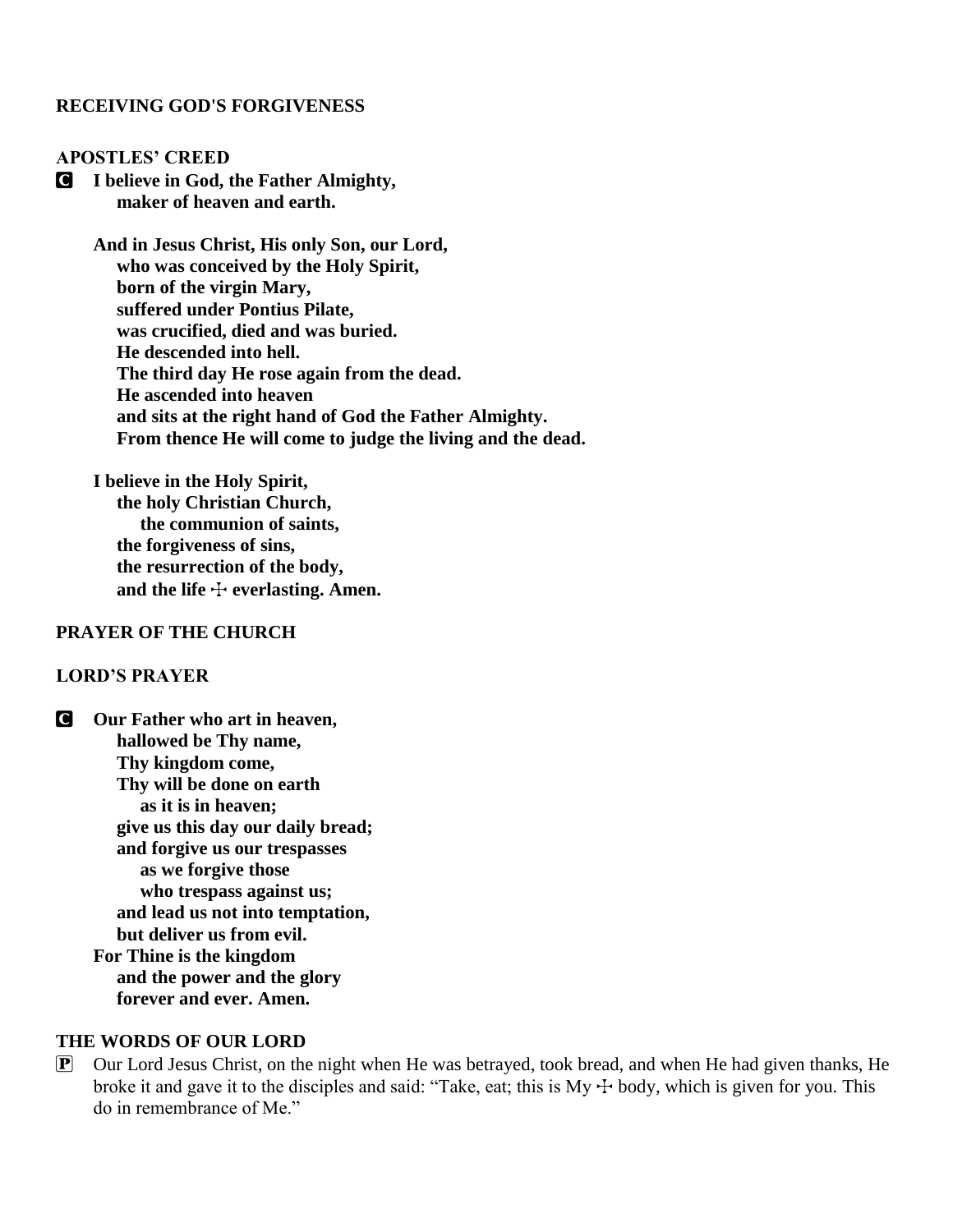In the same way also He took the cup after supper, and when He had given thanks, He gave it to them, saying: "Drink of it, all of you; this cup is the new testament in My  $\pm$  blood, which is shed for you for the forgiveness of sins. This do, as often as you drink it, in remembrance of Me."

# **INVITATION TO THE LORD'S TABLE**

#### **DISTUBUTION HYMNS:**

"Salvation Unto us has Come" **LSB 555**

1 Salvation unto us has come By God's free grace and favor; Good works cannot avert our doom, They help and save us never. Faith looks to Jesus Christ alone, Who did for all the world atone; He is our one Redeemer.

2 What God did in His Law demand And none to Him could render Caused wrath and woe on ev'ry hand For man, the vile offender. Our flesh has not those pure desires The spirit of the Law requires, And lost is our condition.

3 It was a false, misleading dream That God His Law had given That sinners could themselves redeem And by their works gain heaven. The Law is but a mirror bright To bring the inbred sin to light That lurks within our nature.

4 From sin our flesh could not abstain, Sin held its sway unceasing; The task was useless and in vain, Our guilt was e'er increasing. None can remove sin's poisoned dart Or purify our guileful heart— So deep is our corruption.

5 Yet as the Law must be fulfilled Or we must die despairing, Christ came and has God's anger stilled, Our human nature sharing. He has for us the Law obeyed And thus the Father's vengeance stayed Which over us impended.

6 Since Christ has full atonement made And brought to us salvation, Each Christian therefore may be glad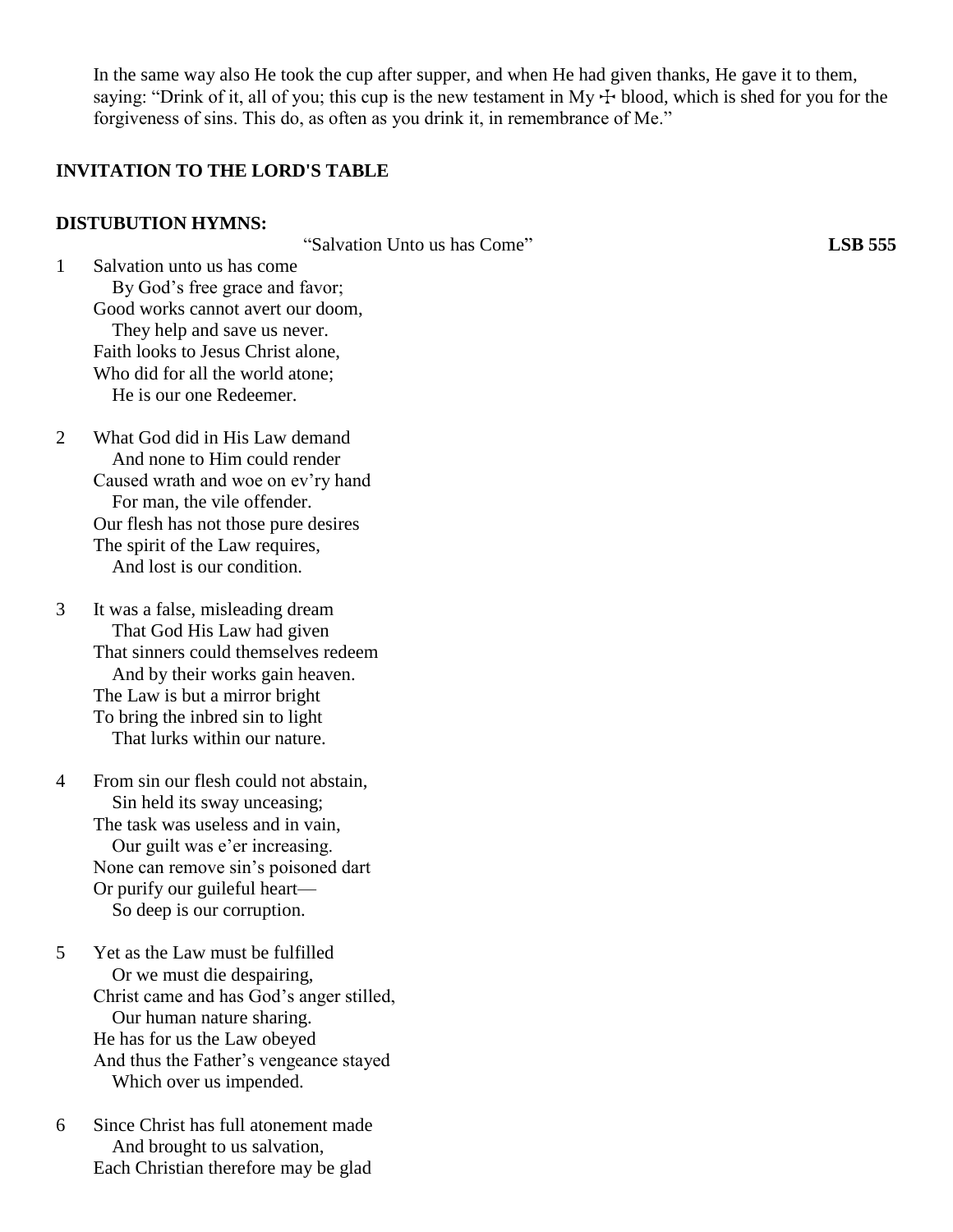And build on this foundation. Your grace alone, dear Lord, I plead, Your death is now my life indeed, For You have paid my ransom.

7 Let me not doubt, but truly see Your Word cannot be broken; Your call rings out, "Come unto Me!" No falsehood have You spoken. Baptized into Your precious name, My faith cannot be put to shame, And I shall never perish.

8 The Law reveals the guilt of sin And makes us conscience-stricken; But then the Gospel enters in The sinful soul to quicken. Come to the cross, trust Christ, and live; The Law no peace can ever give, No comfort and no blessing.

9 Faith clings to Jesus' cross alone And rests in Him unceasing; And by its fruits true faith is known, With love and hope increasing. For faith alone can justify; Works serve our neighbor and supply The proof that faith is living.

 $\triangle$  10 All blessing, honor, thanks, and praise To Father, Son, and Spirit, The God who saved us by His grace; All glory to His merit. O triune God in heav'n above, You have revealed Your saving love; Your blessèd name we hallow. Text: Paul Speratus, 1484–1551; tr. The Lutheran Hymnal, 1941, alt. Text: Public domain

"Love in Christ is strong and living" **LSB 706**

- 1 Love in Christ is strong and living, Binding faithful hearts in one; Love in Christ is true and giving. May His will in us be done.
- 2 Love is patient and forbearing, Clothed in Christ's humility, Gentle, selfless, kind, and caring, Reaching out in charity.
- 3 Love in Christ abides forever, Fainting not when ills attend;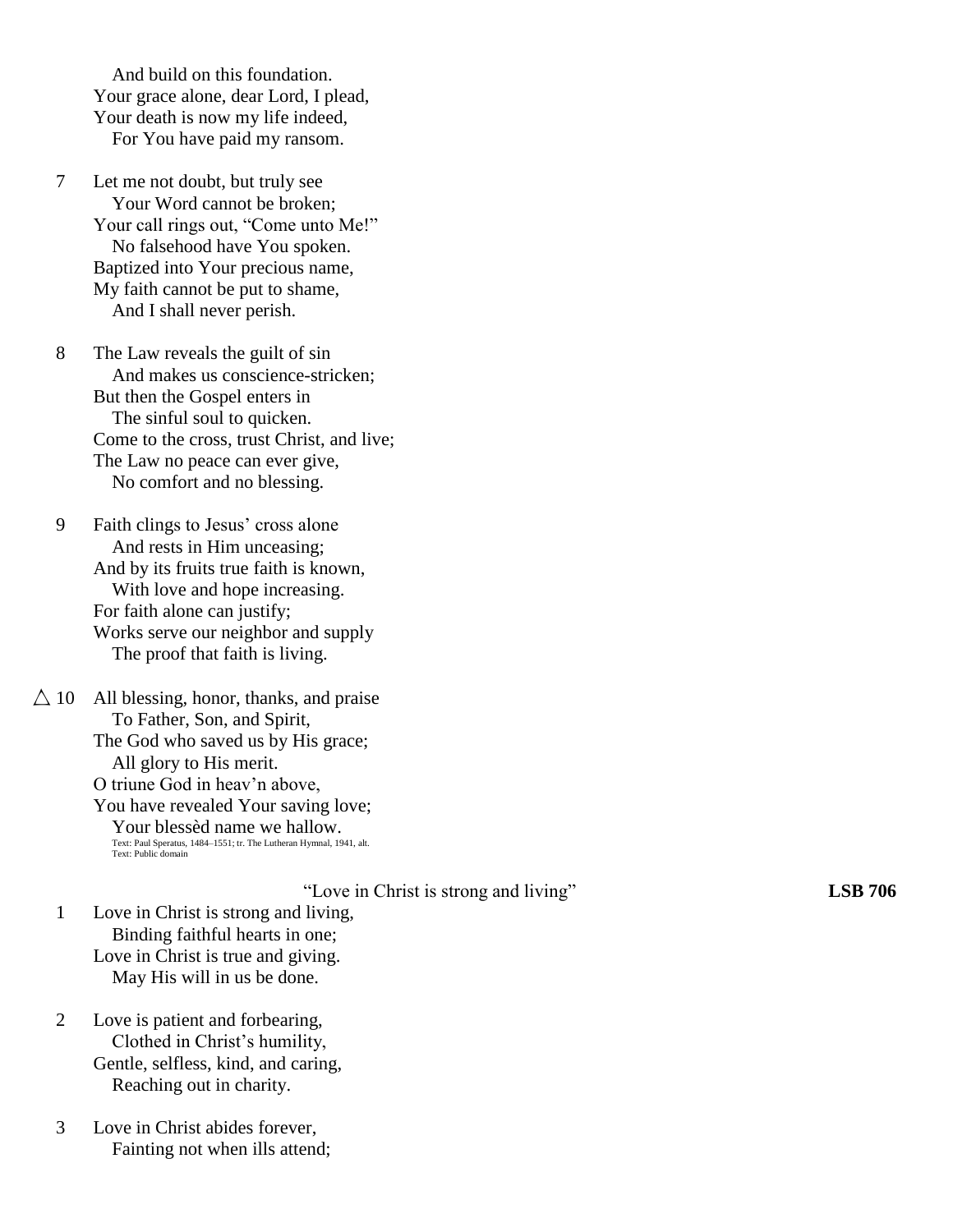Love, forgiving and forgiven, Shall endure until life's end.<br>Text: Dorothy R. Schultz, 1934<br>Text: © 1979 Concordia Publishing House. Used by permission: LSB Hymn License no. 110005819

# **BLESSING**

| D | חי<br>$\sqrt{}$ | Ю |  |
|---|-----------------|---|--|
|   |                 |   |  |

# **"MADE FOR MORE: SEALED"**

**CLOSING PRAYER** 

| <b>JUBILATION CHOIR</b>                                              |                                                                                                                                                                                                                                                                                  | "God Be With You"                                                                                                          | Tomer          |
|----------------------------------------------------------------------|----------------------------------------------------------------------------------------------------------------------------------------------------------------------------------------------------------------------------------------------------------------------------------|----------------------------------------------------------------------------------------------------------------------------|----------------|
| <b>BENEDICTION</b><br>$\left[\mathbf{P}\right]$                      | The Lord bless you and keep you.                                                                                                                                                                                                                                                 | The Lord make His face shine on you and be gracious to you.<br>The Lord look upon you with favor and $\pm$ give you peace. | <b>LSB 166</b> |
| Amen.<br>$\mathbf C$                                                 |                                                                                                                                                                                                                                                                                  |                                                                                                                            |                |
| <b>DEPARTING HYMN</b><br>$\mathbf{1}$<br>Holy, holy,<br>God is holy; | Alleluia! Let praises ring!<br>To God the Father let us bring<br>Our songs of adoration.<br>To Him through everlasting days<br>Be worship, honor, pow'r, and praise,<br>Whose hand sustains creation.<br>Singing, ringing:<br>Spread the story<br>Of our God, the Lord of glory. | "Alleluia! Let praises ring"                                                                                               | <b>LSB 822</b> |
| 2<br>Is our union                                                    | Alleluia! Let praises ring!<br>Unto the Lamb of God we sing,<br>In whom we are elected.<br>He bought His Church with His own blood,<br>He cleansed her in that blessed flood,<br>And as His bride selected.<br>Holy, holy<br>And communion.<br>His befriending                   |                                                                                                                            |                |
| 3<br>Joy eternal,                                                    | Gives us joy and peace unending.<br>Alleluia! Let praises ring!<br>Unto the Holy Ghost we sing<br>For our regeneration.<br>The saving faith in us He wrought<br>And us unto the Bridegroom brought,<br>Made us His chosen nation.<br>Glory! Glory!                               |                                                                                                                            |                |